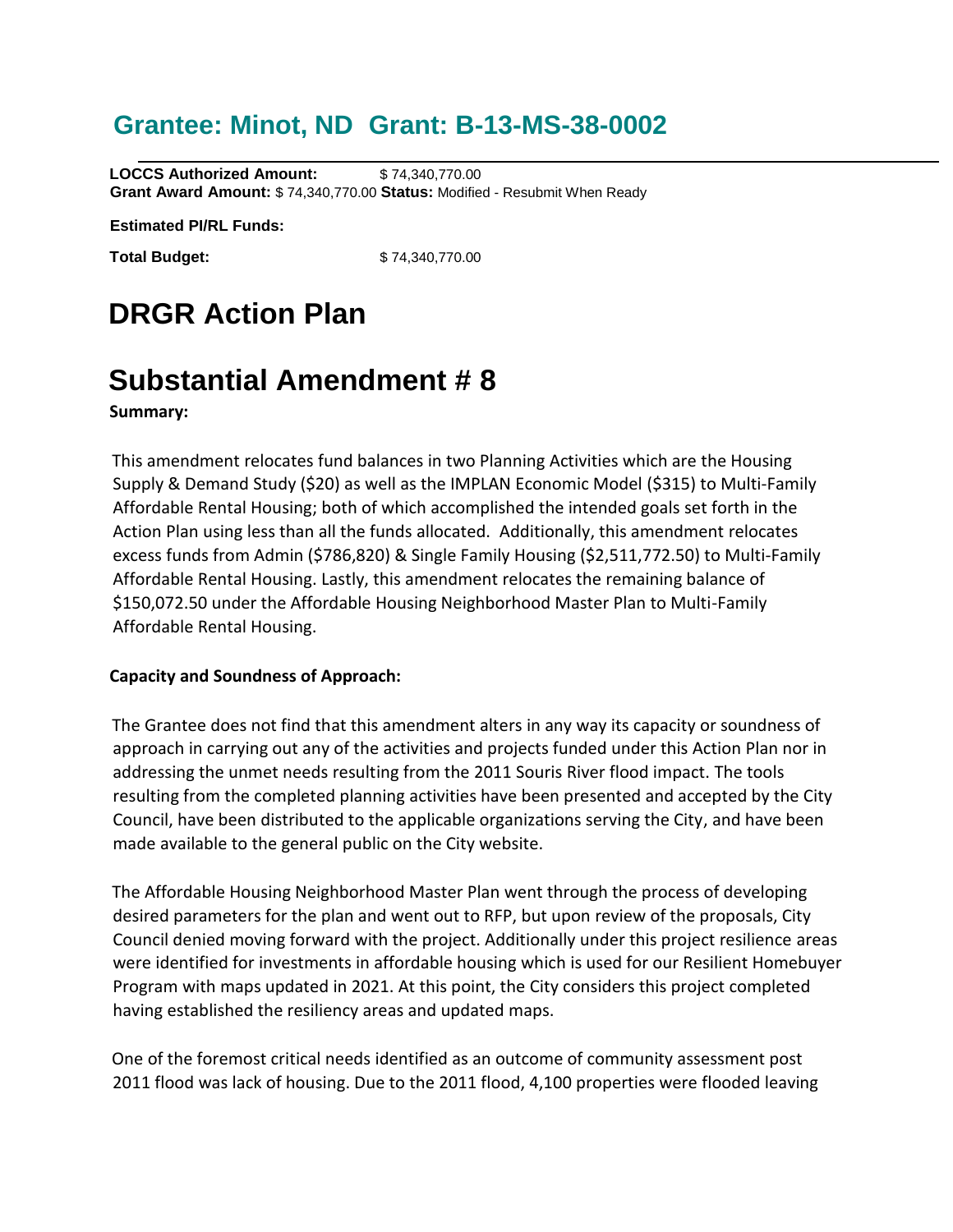11,000 residents displaced. This calculates out to approximately 26% of the City's population at that time. Under the multi-family affordable rental budget, 140 new units of LMI housing are being created and as well as rehabilitation of 256 pre-existing LMI units of housing. Unfortunately, due to the Covid-19 pandemic, there have been supply chain issues and construction prices have increased significantly. Sub-recipients have made up for a large portion of these overages leveraging outside sources of funding such as City granted Tax Increment Financing (TIF), Bank of ND Flex Pace Program, private sector investment, and Low Income Housing Tax Credits; however additional support is needed to ensure successful completion of all 396 units.

The Resilient Homebuyer Program that is funded under the single family budget is currently the only program still utilizing these funds. The housing market has increased considerably in the past year which makes finding housing within budget for LMI households incredibly difficult. According to the City Assessor's office, the median residential assessment increased approximately 8.02% from \$187,000 to \$202,000 as compared to the 2.75% increase from \$182,000 to \$187,000 from 2020 to 2021. The average days on the market for a home was 83 days for 2021, which is 17% less time than in 2020 of 100 days. While this has been a successful program overall, due to the status of the housing market interest has decreased in this program with an increased interest in LMI rental housing. Additionally, this program advertised in March 2022 that it will be terminating July 2022.

#### **Benefits and Costs (BCA)**

The redeployment of funds allocated for various planning activities to existing projects further enhances rather than adversely affects the overall cost benefit of use of the CDBG-NDR funds since the primary focus of an Action Plan should be project and activity delivery. Furthermore, the ability to address the intent of the various planning activities without needing all the funds originally allocated in the Action Plan results in the ability to use the balance of funds more effectively in tangible projects of benefit to all residents in the City.

LMI rental housing continues to be a primary focus for the City of Minot. In October of 2021 Blu on Broadway, a mixed use property containing 42 LMI units on floors 2-5 with commercial space on the first floor, was fully leased prior to the grand opening reinforcing the continued need for completion of additional LMI rental housing. Minot Housing Authority continues to report the Section 8 Housing Choice Voucher waiting list consistently remains above 200 households additionally reiterating the need of LMI rental housing in our community. Continuing at this trend demonstrates that the cost in not addressing the need for decent affordable rental units for LMI households would be consistent risk of homelessness, creating situations of renting in flood vulnerable older residential areas where rents are more affordable, and similar unreasonable unhealthy living choices.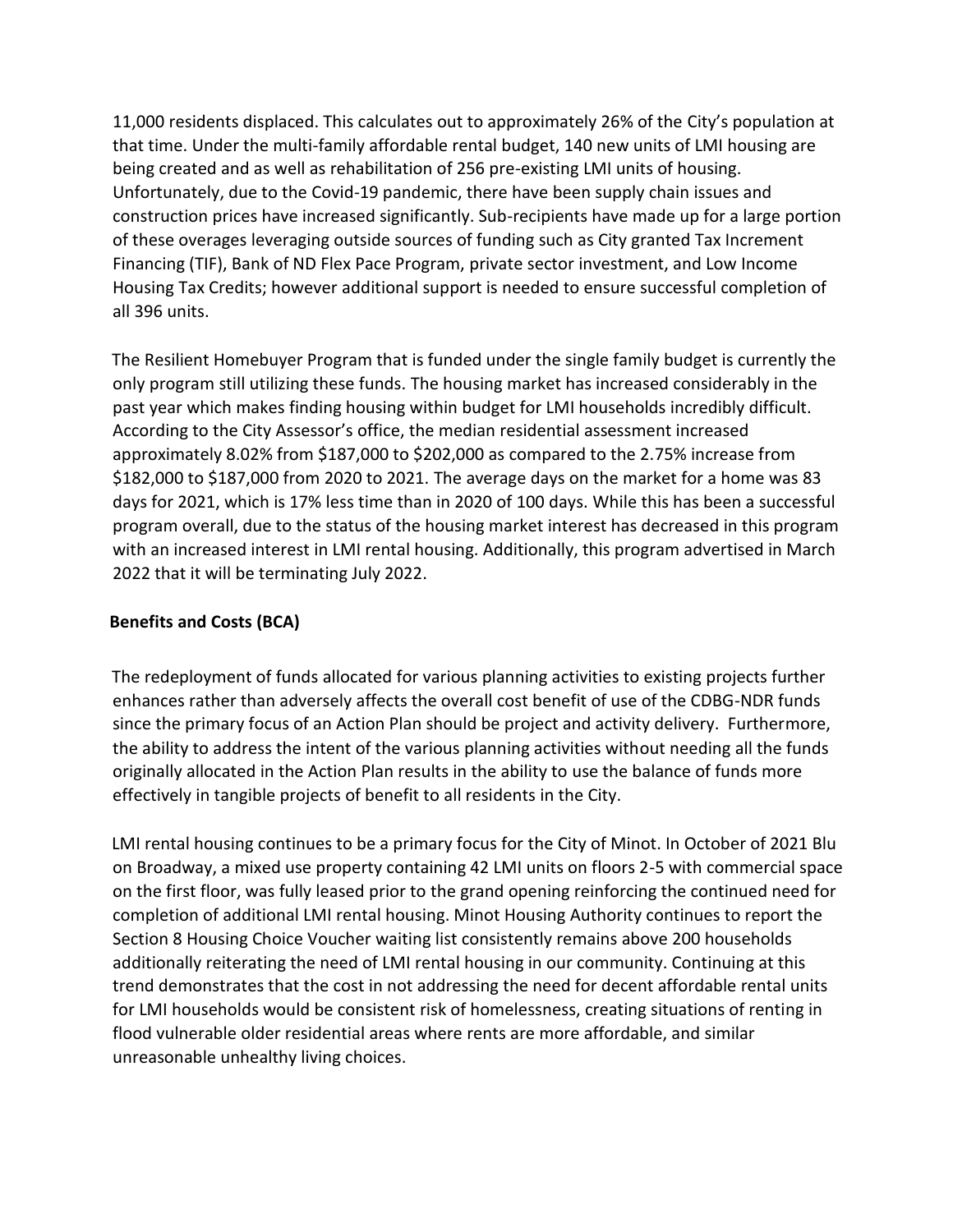Relocating funds from admin still ensures there will be appropriate funding to cover staff expenses through the duration of the grant period. Relocating \$786,820 ensures timely expenditure of the grant funds and is in line with current admin rates, taking into consideration appropriate annual salary increases moving forward.

With the intended goals met for the planning activities without need for use of all the funds and the redeployment of the available funds in admin and single family to multi-family rental housing in the CDBG-NDR Action Plan, no significant changes are occurring in the cost benefit analysis from the original Action Plan and subsequent Substantial Amendments.

| <b>CDBG-NDR Amendment #8 Budget Table</b>           |                                   |                        |                                 |                             |
|-----------------------------------------------------|-----------------------------------|------------------------|---------------------------------|-----------------------------|
| Project                                             | <b>Activity</b>                   | <b>Existing Budget</b> | Proposed<br><b>Reallocation</b> | <b>New Budget</b><br>Amount |
| Project $1 -$<br><b>Reduce Flood</b><br><b>Risk</b> | Acquisition<br>related activities | \$21,017,778.00        | \$0                             | \$21,017,778.00             |
|                                                     | Ecological<br>Restoration         | \$357,525.00           | \$0                             | \$357,525.00                |
|                                                     | Souris River<br>Decision Tool     | \$503,627.50           | \$0                             | \$503,627.50                |
|                                                     | <b>TOTAL</b>                      | \$21,878,930.50        | \$0.00                          | \$21,878,930.50             |

| Project 2 - Build<br>Resilient<br>Neighborhoods | Multi-Family<br>Affordable<br>Rental        | \$23,897,000.00 | \$3,449,000     | \$27,346,000.00 |
|-------------------------------------------------|---------------------------------------------|-----------------|-----------------|-----------------|
|                                                 | Single Family<br>Affordable<br>Home         | \$8,807,750.00  | (52,511,772.50) | \$6,295,977.50  |
|                                                 | <b>Family Homeless</b><br>Shelter           | \$3,348,175.00  | \$0             | \$3,348,175.00  |
|                                                 | Affordable<br><b>Housing Master</b><br>Plan | \$299,250.00    | (\$150,072.50)  | \$149,177.50    |
|                                                 | <b>TOTAL</b>                                | \$36,352,175.00 | \$787,155.00    | \$37,139,330.00 |